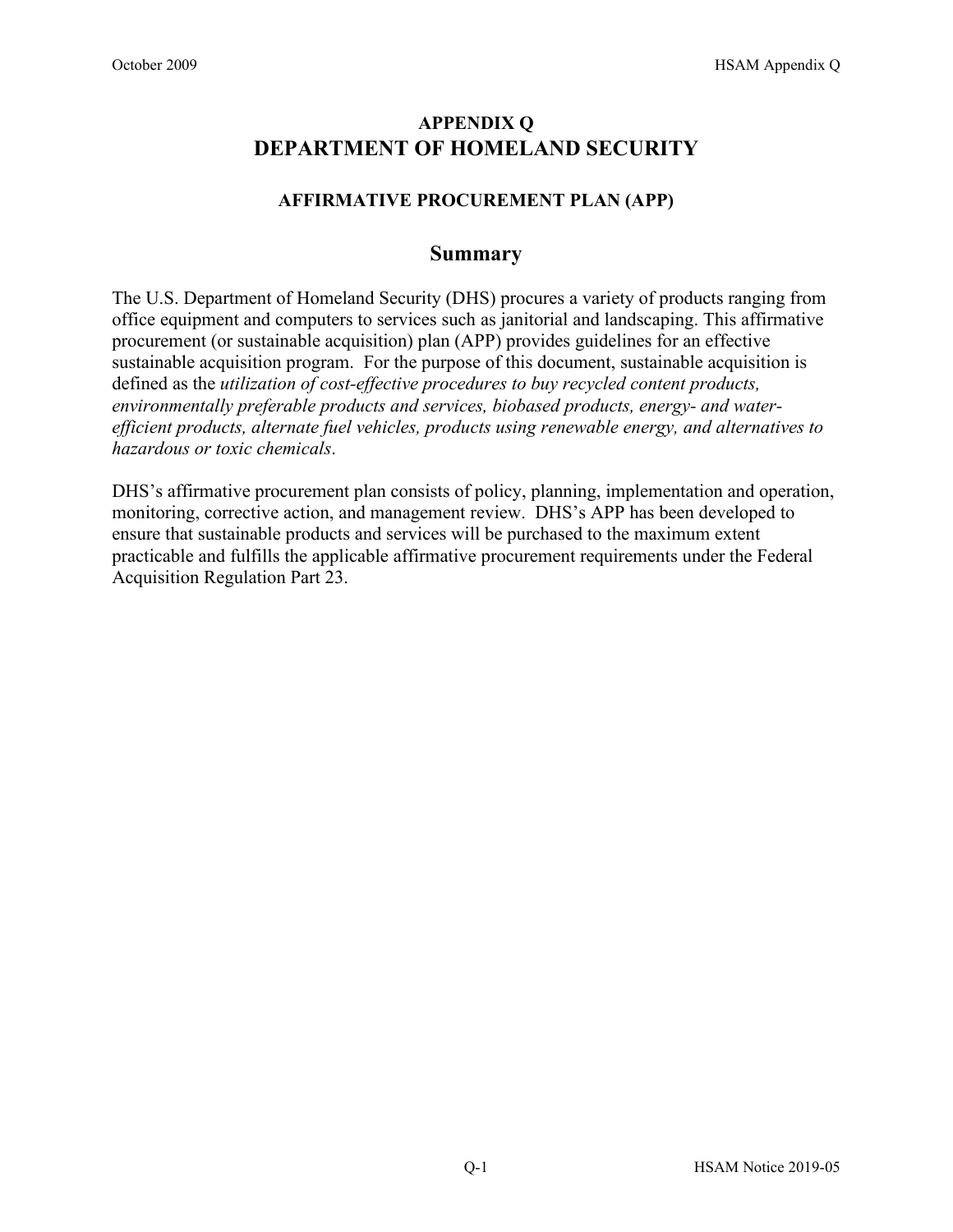# **Table of Contents**

| $\mathbf{I}$ . |                 |                                                                            |  |  |  |
|----------------|-----------------|----------------------------------------------------------------------------|--|--|--|
|                | A.              |                                                                            |  |  |  |
|                | <b>B.</b>       |                                                                            |  |  |  |
|                | $\mathcal{C}$ . |                                                                            |  |  |  |
| П.             |                 |                                                                            |  |  |  |
|                | A.              | Energy Efficient (ENERGY STAR® for Federal Energy Management               |  |  |  |
|                |                 |                                                                            |  |  |  |
|                | <b>B.</b>       |                                                                            |  |  |  |
|                | C.              |                                                                            |  |  |  |
|                | D.              |                                                                            |  |  |  |
|                | E.              |                                                                            |  |  |  |
|                | F.              |                                                                            |  |  |  |
|                | G.              |                                                                            |  |  |  |
|                | H.              |                                                                            |  |  |  |
| III.           |                 |                                                                            |  |  |  |
|                | A.              |                                                                            |  |  |  |
|                | <b>B.</b>       |                                                                            |  |  |  |
|                | C.              | Balancing Environmental Considerations with Performance,                   |  |  |  |
|                |                 |                                                                            |  |  |  |
|                | D.              |                                                                            |  |  |  |
|                | E               |                                                                            |  |  |  |
|                | F.              |                                                                            |  |  |  |
|                | G.              |                                                                            |  |  |  |
| IV.            |                 |                                                                            |  |  |  |
| V.             |                 |                                                                            |  |  |  |
|                |                 | Request for Waiver Affirmative Procurement Program Item(s) 9<br>Appendix A |  |  |  |
|                |                 | Appendix B                                                                 |  |  |  |
|                |                 | Appendix C                                                                 |  |  |  |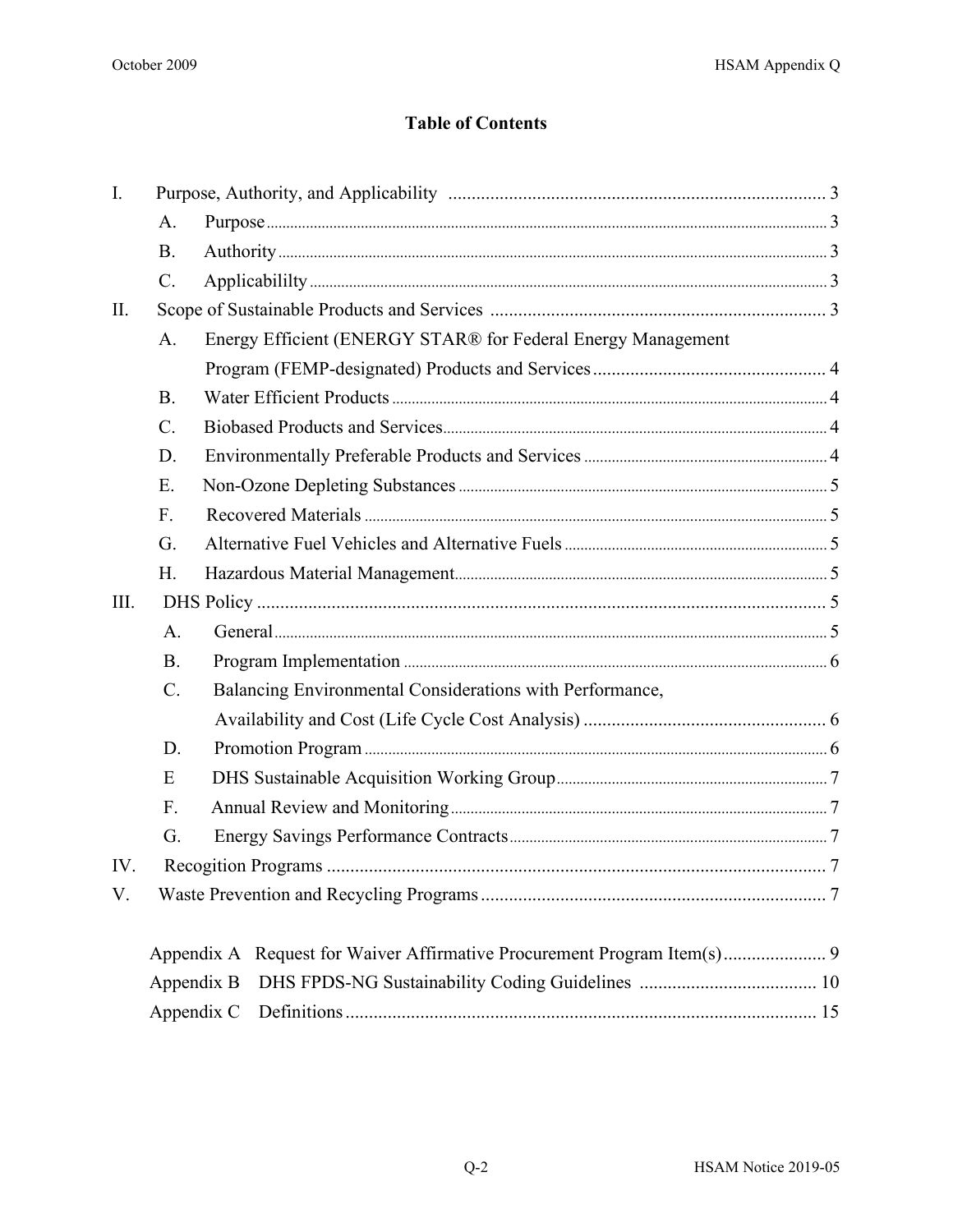## **I. Purpose, Authority and Applicability**

#### <span id="page-2-1"></span><span id="page-2-0"></span>*A. Purpose*

The purpose of this document is to formally establish the Department of Homeland Security's (DHS) Affirmative Procurement (also known as sustainable acquisition) Program. Affirmative procurement is the purchase of environmentally preferable products and services in accordance with one or more of the established Federal sustainable acquisition preference programs.

Section 6002 of the Resources Conservation and Recovery Act (RCRA), as amended (42 U.S.C. 6962), requires procuring agencies to implement an affirmative procurement program consisting of four elements: 1) a preference program; 2) a promotion program; 3) procedures for estimation, certification, and verification; and 4) procedures for annual review and monitoring.

The DHS Affirmative Procurement Program (APP) is an umbrella program that includes the following preference programs: recovered materials, energy- and water-efficient products, alternative fuels and fuel efficiency, sustainable buildings, biobased products, non-ozone depleting substances and environmentally preferable products. The intent of the program is to stimulate a market for new products within the procurement preference programs, conserve energy, preserve natural resources and reduce greenhouse gases, waste and the purchase and use of toxic materials. Thus, the type of materials purchased can impact disposal costs, air emissions, water and energy use. Wise planning can help manage these impacts.

## <span id="page-2-2"></span>*B. Authority*

- [Federal Acquisition Regulation \(FAR\) Part 23,](https://www.acquisition.gov/far/html/FARTOCP23.html) Environment, Energy and Water Efficiency, Renewable Energy Technologies, Occupational Safety, and Drug-Free Workplace
- Section 6002 of the Resource Conservation and Recovery Act
- Section 104 of the Energy Policy Act of 2005
- Section 9002 of the Farm Security and Rural Investment Act of 2002
- Executive Order 13834, Efficient Federal Operations

## <span id="page-2-3"></span>*C. Applicability*

The policies outlined in this APP apply to all DHS purchases, including those at or below the micro-purchase threshold.

## **II. Scope of Sustainable Products and Services**

<span id="page-2-4"></span>The purpose of the DHS APP is to give preference to acquisition of the following types of products and services over like products and services lacking the preferable attribute:

## <span id="page-2-5"></span>*A. Energy-efficient (ENERGY STAR® or Federal Energy Management Program (FEMP) – designated) Products and Services*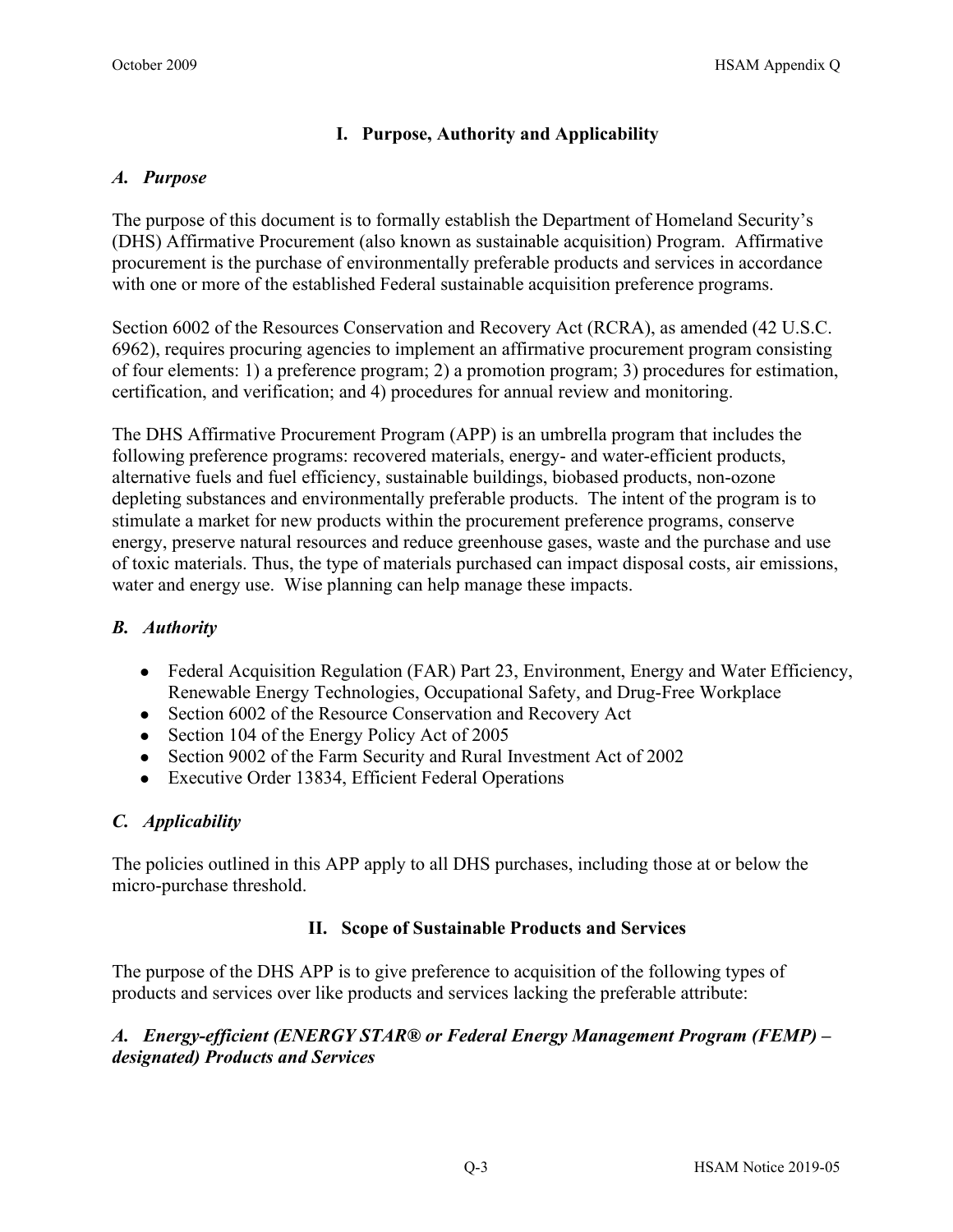Energy efficiency is the goal to reduce the amount of energy required to provide products and services. For example, insulating a home allows a building to use less heating and cooling energy to achieve and maintain a comfortable temperature. Installing LED lighting, fluorescent lighting, or natural skylight windows reduces the amount of energy required to attain the same level of illumination compared to using traditional incandescent light bulbs. Information about energy efficient products and services is available at [ENERGY STAR®](https://www.energystar.gov/products) and the Federal Energy [Management Program](https://www.energy.gov/eere/femp/federal-energy-management-program) (FEMP).

## <span id="page-3-0"></span>*B. Water-efficient Products*

FAR 23.202(b) states: "It is the policy and objective of the Government to use and manage water through water-efficient means by:

(1) Reducing potable water consumption intensity to include low-flow fixtures and efficient cooling towers;

(2) Reducing agency, industry, landscaping, and agricultural water consumption; and

(3) Storm water management in accordance with section 438 of the Energy Independence and Security Act of 2007 [\(42 U.S.C. 17094\)](http://uscode.house.gov/).

The Department of Energy's (DOE) FEMP sets the purchasing specifications for water-efficient product categories commonly purchased by Federal agencies.

## <span id="page-3-1"></span>*C. Biobased Products and Services*

The procurement of biobased products is established in Section 9002 of the Farm Security and Rural Investment Act (FSRIA) of 2002. Biobased products are products determined by the Secretary of Agriculture to be commercial or industrial products (other than food or feed) that are composed in whole, or in significant part, of biological products or renewable domestic agricultural materials (including plant, animal, and marine materials) or forestry materials. Examples of United States Department of Agriculture (USDA)-designated biobased products include mobile equipment, hydraulic fluids, roof coatings, diesel fuel additives, penetrating lubricants, water tank coatings, and bedding, bed linens, and towels. Information about biobased products is available at this [link:](https://www.biopreferred.gov/BioPreferred/)

## <span id="page-3-2"></span>*D. Environmentally Preferable Products and Service*

Environmentally Preferable Products (EPP) are products or services that have a lesser or reduced effect on human health and the environment when compared with competing products or services that serve the same purpose. This comparison may consider raw materials acquisition, production, manufacturing, packaging, distribution, reuse, operation, maintenance, or disposal of the products or services. (e.g., Electronic Product Environmental Assessment Tool (EPEAT® registered), or non-toxic or less toxic alternatives). More information about environmentally preferable products or services is available at the Environmental Protection Agency's (EPA's) [website.](https://www.epa.gov/greenerproducts/about-environmentally-preferable-purchasing-program)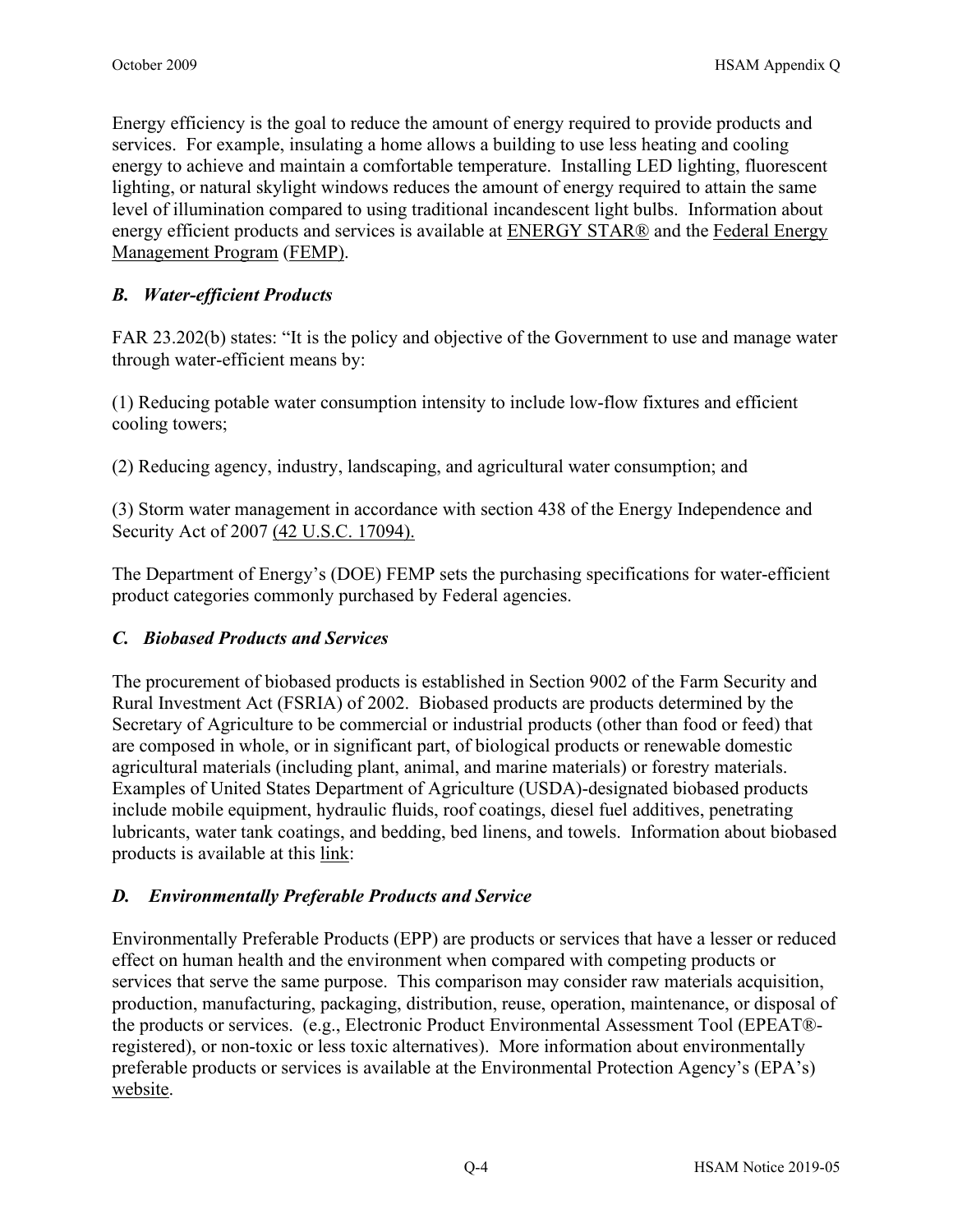## <span id="page-4-0"></span>*E. Non-Ozone Depleting Substances*

Ozone depleting substances are man-made gases that destroy ozone once the gases reach the ozone layer. FAR 23.802 requires that Federal agencies:

1) Implement cost-effective programs to minimize the procurement of materials and substances that contribute to the depletion of stratospheric ozone and/or result in the use, release or emission of high global warming potential hydrofluorocarbons; and

2) Give preference to the procurement of acceptable alternative chemicals, products, and manufacturing processes that reduce overall risks to human health and the environment by minimizing the depletion of ozone in the upper atmosphere; and the potential use, release, or emission of high global warming potential hydrofluorocarbons. A listing of ozone-depleting substances is available on the EPA [website.](https://www.epa.gov/snap)

## <span id="page-4-1"></span>*F. Recovered Materials*

Recovered materials designated by the EPA are items produced with waste materials and byproducts recovered or diverted from solid waste. Section 6002 of the Resource Conservation and Recovery Act (RCRA) requires agencies to purchase EPA-designated products at the highest recovered content practicable. EPA-designated items are listed in the [Comprehensive Procurement Guidelines \(CPG\) at](https://www.epa.gov/smm/comprehensive-procurement-guideline-cpg-program)  [this link.](https://www.epa.gov/smm/comprehensive-procurement-guideline-cpg-program)

## <span id="page-4-2"></span>*G. Alternative Fuel Vehicles and Alternative Fuels*

Under the Energy Policy Act (EPAct) of 2005, alternative fuel vehicles (AFVs) are defined as any dedicated, flexible-fuel, or dual-fuel vehicle designed to operate on at least one alternative fuel. As defined by EPAct, alternative fuels are substantially non-petroleum based fuels and include (but are not limited to) the following: ethanol at a 85% blend or higher (E85); liquefied petroleum gas (propane); compressed natural gas (CNG); biodiesel; electricity; hydrogen; and Pseries fuels. Additional information about AFVs and alternative fuels is available at DOE's FEMP [website.](https://www.energy.gov/eere/femp/federal-energy-management-program)

## <span id="page-4-3"></span>*H. Hazardous Materials Management*

<span id="page-4-4"></span>Under the Toxic Substances Control Act (TSCA) and the Pollution Prevention Act, EPA evaluates potential risks from new and existing chemicals and finds ways to prevent or reduce pollution before it gets into the environment. Chemicals under the TSCA are listed at this [link.](https://www.epa.gov/chemicals-under-tsca)

## **III. DHS Policy**

## <span id="page-4-5"></span>*A. General*

It is DHS policy to achieve 100 percent compliance with mandatory Federal sustainable acquisition requirements in all acquisition transactions, unless an exemption in FAR Part 23 applies. Exemptions to the purchase of sustainable products and services shall be included in the contract file. A sample justification template is available in Appendix A.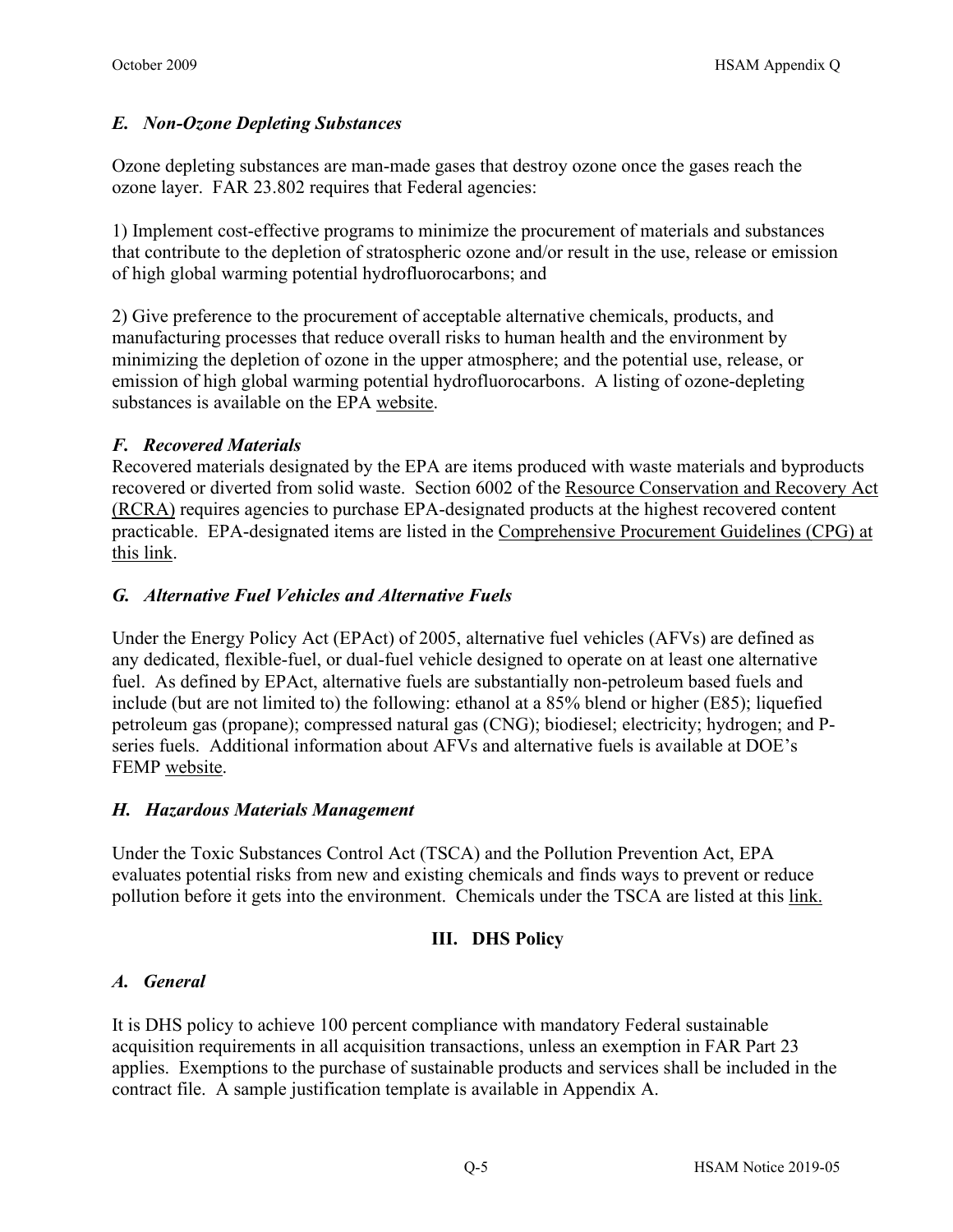## <span id="page-5-0"></span>*B. Program Implementation*

The implementation of DHS's Affirmative Procurement Program includes all parties in the acquisition process, but acquisition planning begins with the requirements official. FAR Subpart 7.103 requires agency planners to comply with the policy in FAR 11.002(d) regarding procurement of sustainable products and services. Program and contracting personnel are encouraged to solicit businesses that demonstrate or adopt environmentally sound policies and systems, institute proper environmental management and auditing, disclose environmental information, and conform to environmental laws and regulations.

## <span id="page-5-1"></span>*C. Balancing Environmental Considerations with Performance, Availability and Cost (Life Cycle Cost Analysis)*

DHS shall consider the life-cycle costs in making decisions about investments in products, services, construction, and other projects to lower the Department's costs and to reduce energy and water consumption. When comparing costs, acquisition personnel should not focus exclusively on the initial price. Instead, they should calculate and compare total costs over the life of the item, which includes the initial cost along with maintenance, operating, insurance, disposal, replacement, safety and health, training, hazardous material management, and potential liability costs.

## <span id="page-5-2"></span>*D. Promotion Program*

Each Component is responsible for promoting DHS's APP. This may be accomplished by outreach and training. This shall be accomplished by including sustainable products and services preference standards in appropriate statements of work, solicitations, and contracts.

The promotional program should require contracting officers to:

(1) Include in their FedBizOpps announcements a statement of the recycling and recovery requirements of the solicitation, if applicable;

(2) Seek from the marketplace and annotate sources/bidders lists with information on vendors offering recovered products and services;

(3) Encourage each contractor under a value engineering program to look for savings opportunities which could be proposed; and

(4) Promote the fact that they are seeking to buy recovered materials at pre-bid and pre-proposal conferences, where applicable.

<span id="page-5-3"></span>Training resources are available at [Fedcenter.](https://www.fedcenter.gov/)

## *E. DHS Sustainable Acquisition Working Group*

The DHS Sustainable Acquisition Working Group (SAWG) is an intra-agency working group that is advisory to the DHS Chief Sustainability Officer. The SAWG is co-chaired by a senior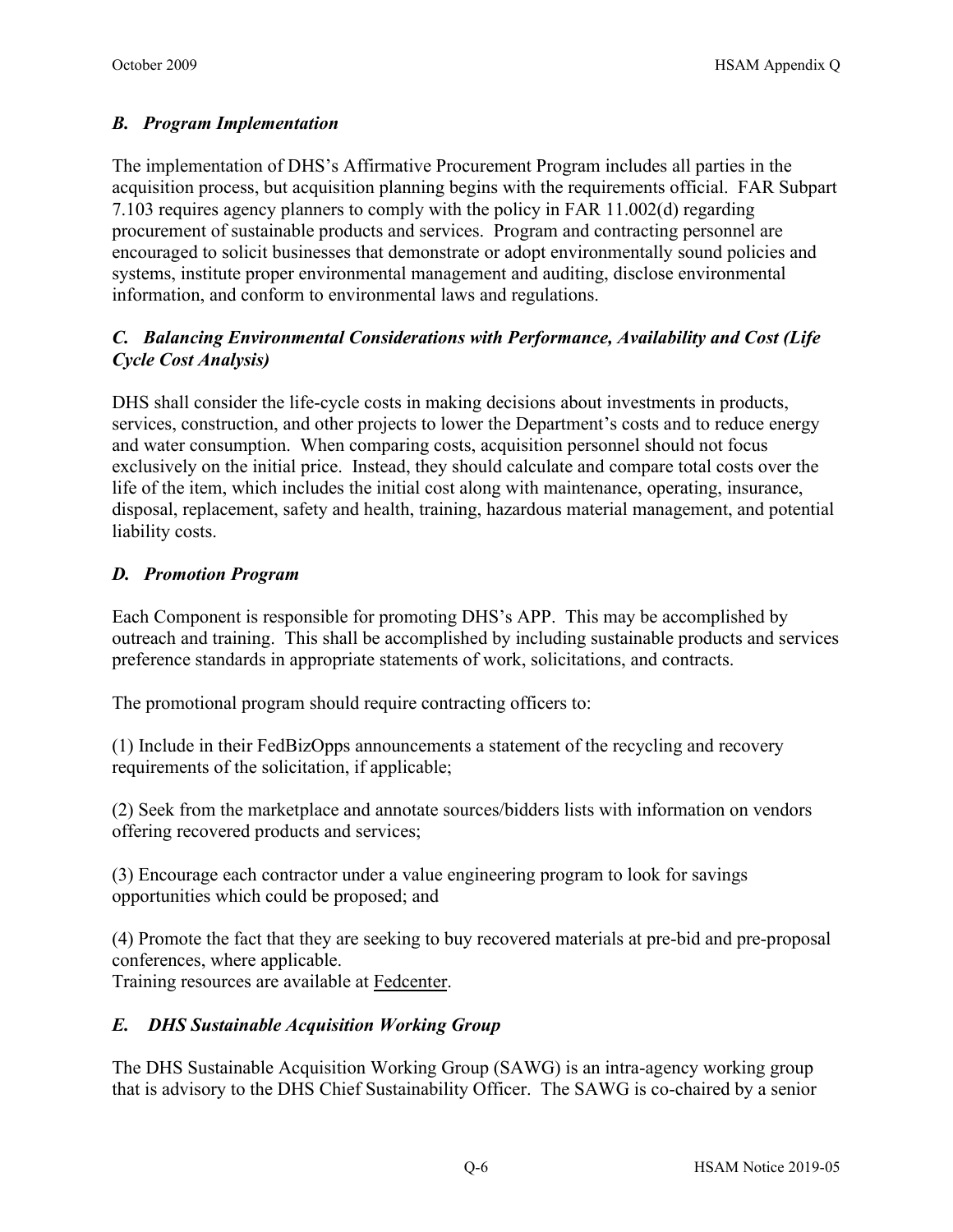environmental specialist representing Office of the Chief Readiness Support Officer (OCRSO) and a procurement analyst representing the Office of the Chief Procurement Officer (OCPO). The purpose of the working group is to foster communication and participation in developing sustainable acquisition guidance and initiatives that support the DHS Strategic Sustainability Performance Plan (SSPP) and Affirmative Procurement Program. The working group monitors DHS progress related to sustainable acquisition goals and shares best practices among agencies. Membership is open to all DHS activities, but at a minimum each Component with delegated contracting authority has a representative from the environmental field and a member from the procurement field. The DHS SAWG meets, at a minimum, on a quarterly basis.

## <span id="page-6-0"></span>*F. Annual Review and Monitoring*

DHS tracks procurement sustainable products and services through the Federal Procurement Data System Next Generation (FPDS-NG) and Component contract writing systems. Each agency's success in meeting the sustainable acquisition requirements is measured in part by the information entered in FPDS-NG. Appendix B contains DHS FPDS-NG Sustainability Coding Guidelines. DHS tracks progress in achieving its sustainability goals through the OCRSO's Strategic Sustainability Performance Plan (SSPP) and through metrics established by the Office of Management and Budget.

## <span id="page-6-1"></span>*G. Energy Savings Performance Contracts*

In accordance with FAR 23.205, acquisition personnel should make maximum use of the authority provided in the National Energy Conservation Policy Act (42 U.S.C. 8287) to use an energy-savings performance contract (ESPC), when life-cycle cost-effective, to reduce energy use and cost in the agency's facilities and operations. For additional information on ESPC, contact the DHS OCRSO.

## **IV. Recognition Programs**

<span id="page-6-2"></span>DHS encourages its employees' commitment to environmental stewardship through recognition and awards programs. Examples of award programs include the [Sustainable Purchasing](https://www.sustainablepurchasing.org/)  [Leadership Council Leadership Awards,](https://www.sustainablepurchasing.org/) DHS's Sustainable Practices Awards Program, and the [Green Electronics Council Awards.](https://greenelectronicscouncil.org/)

## **V. Waste Prevention and Recycling Programs**

<span id="page-6-3"></span>Each Federal agency is required to initiate a program to promote cost-effective waste prevention and recycling of reusable materials in all its facilities (including the acquisition and management of all leased space and in the construction and improvements of buildings), consistent with applicable state and local recycling requirements. DHS follows GSA's Federal Management Regulations for the donation, sale, and recycling of electronic equipment no longer needed by the Federal Government. DHS implements this mandate as follows: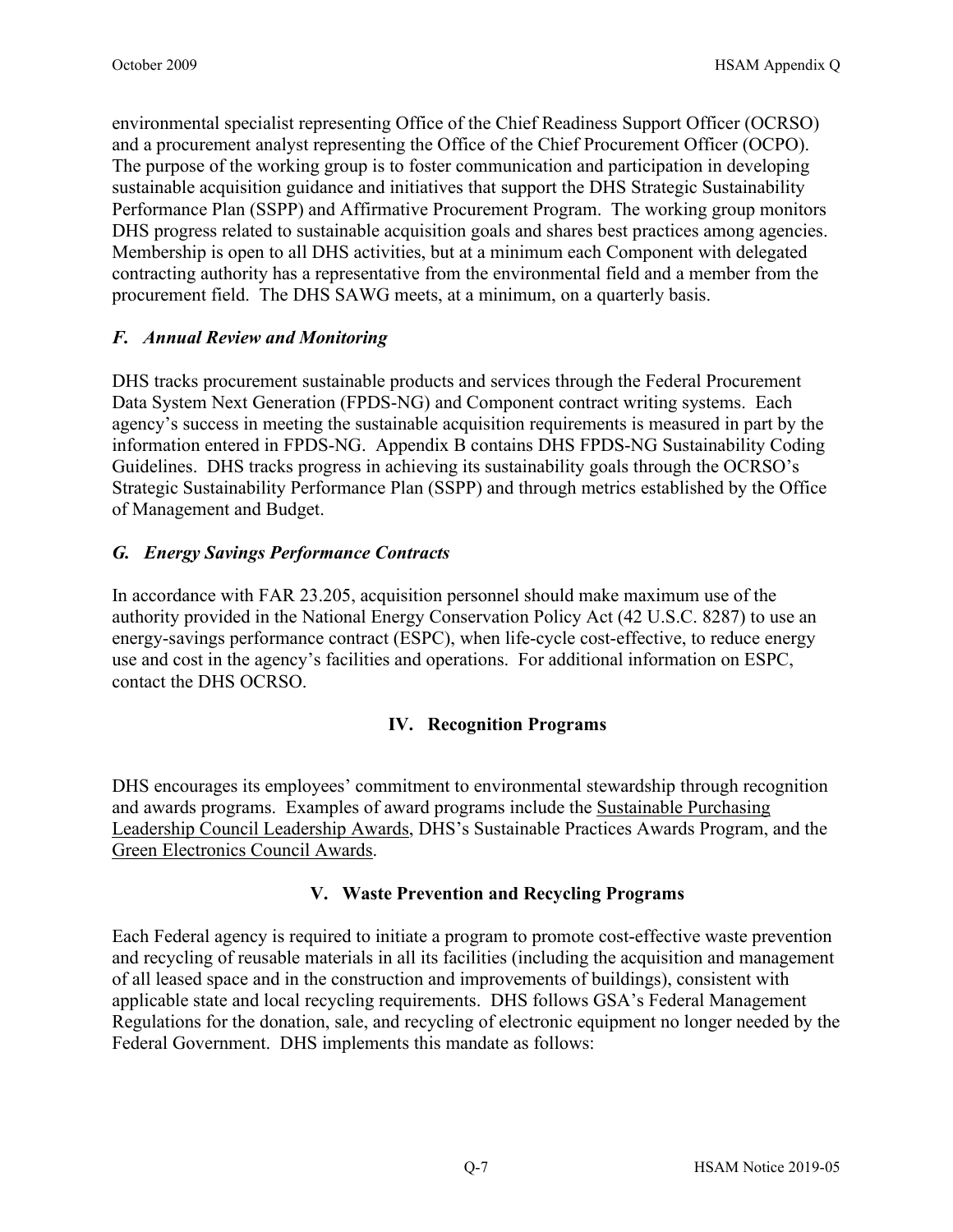● Components' contracting and program officials shall consider all waste prevention opportunities such as recyclability, reusability, and reparability when acquiring products and services.

<span id="page-7-0"></span>● Contracting Officers shall include the clause at [52.223-10,](http://farsite.hill.af.mil/reghtml/regs/far2afmcfars/fardfars/far/52_220.htm#P1405_239786) Waste Reduction Program, in all solicitations and contracts for contractor operation of Government-owned or -leased facilities and all solicitations and contracts for support services at Government-owned or –operated facilities.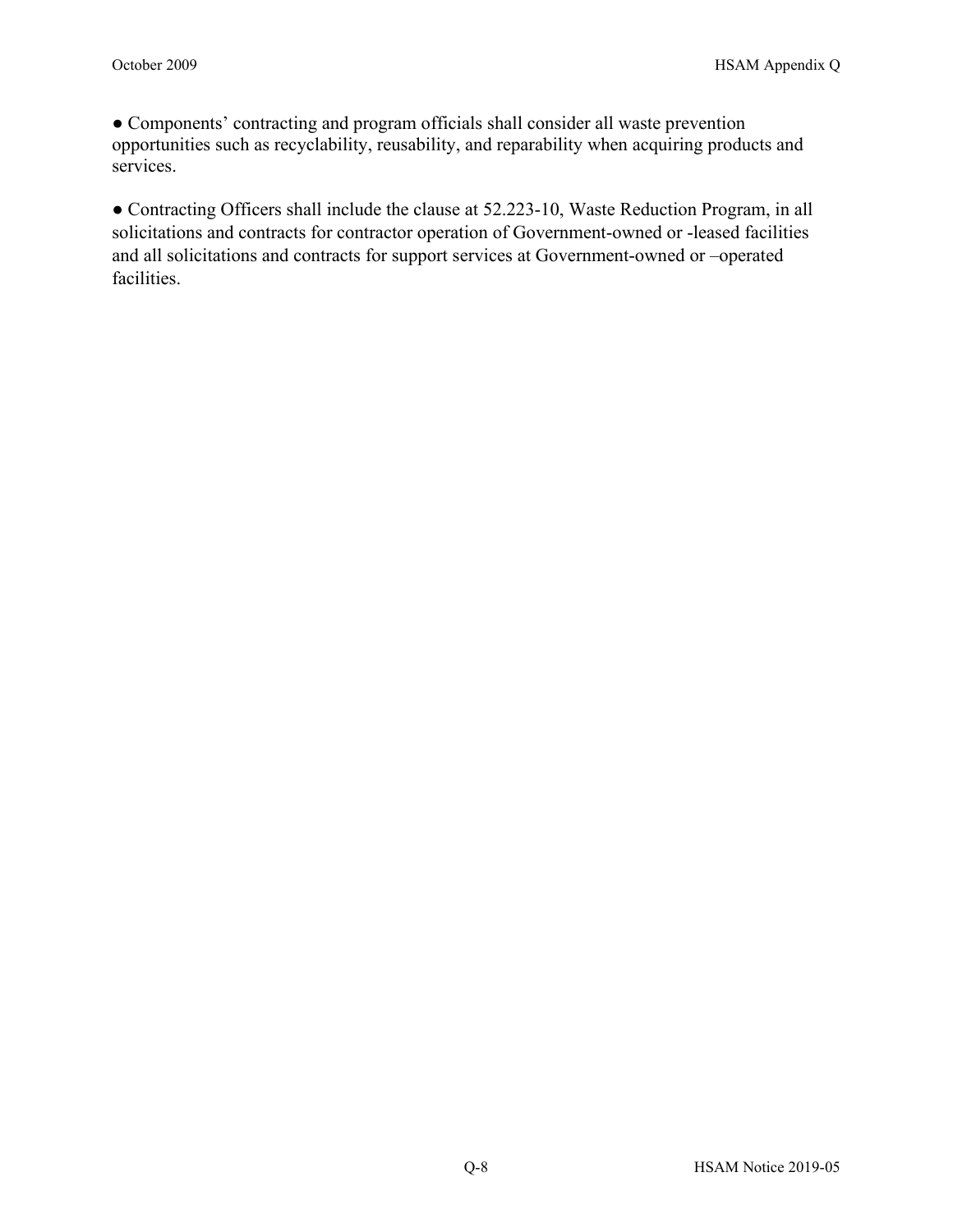#### **Appendix A**

#### **Request for Waiver Affirmative Procurement Program Item(s)**

For purchases over the micro-purchase threshold, the requirements official (program official) and the contracting officer, as appropriate, must document the joint determination when items subject to DHS's affirmation procurement program are not procured.

A. The procurement originator and contracting officer checks the appropriate justification(s), provides a written explanation, and signs and dates the form.

B. The original form is maintained in the official contract file.

Procurement Request/Contract Number:

Products/Services meeting DHS's preference standards for the following designated items

\_\_\_\_\_\_\_\_\_\_\_\_\_\_\_\_\_\_\_\_\_\_\_\_\_\_\_\_\_\_\_\_\_\_\_\_\_\_\_\_\_\_\_\_\_\_\_\_\_\_\_\_\_\_\_\_\_\_\_\_\_\_

\_\_\_\_\_\_\_\_\_\_\_\_\_\_\_\_\_\_\_\_\_\_\_\_\_\_\_\_\_\_\_\_\_\_\_\_\_\_\_\_\_\_\_\_\_\_\_\_\_\_\_\_\_\_\_\_\_\_\_\_\_\_

were not obtained because:

Check the applicable justification:

- Products/services are not reasonably available within a reasonable period of time
- Products/services could not meet the performance standards set forth in the applicable specifications (attach a description of the performance standards and explain why an environmentally preferable product or service or a fuel/energy efficient product will not meet those standards)
- Products/services are only available at an unreasonable price
- Products/services are not cost-effective over the life of the product (considering energy cost savings)

 $\mathcal{L}_\text{max}$  , and the contribution of the contribution of the contribution of the contribution of the contribution of the contribution of the contribution of the contribution of the contribution of the contribution of t

 $\_$  , and the set of the set of the set of the set of the set of the set of the set of the set of the set of the set of the set of the set of the set of the set of the set of the set of the set of the set of the set of th

Other (please specify)

Requirements/Program Official Name Date

Contract Specialist/Contracting Officer Name Date

D. Please provide supporting rationale/Justification when items subject to DHS's APP are not procured.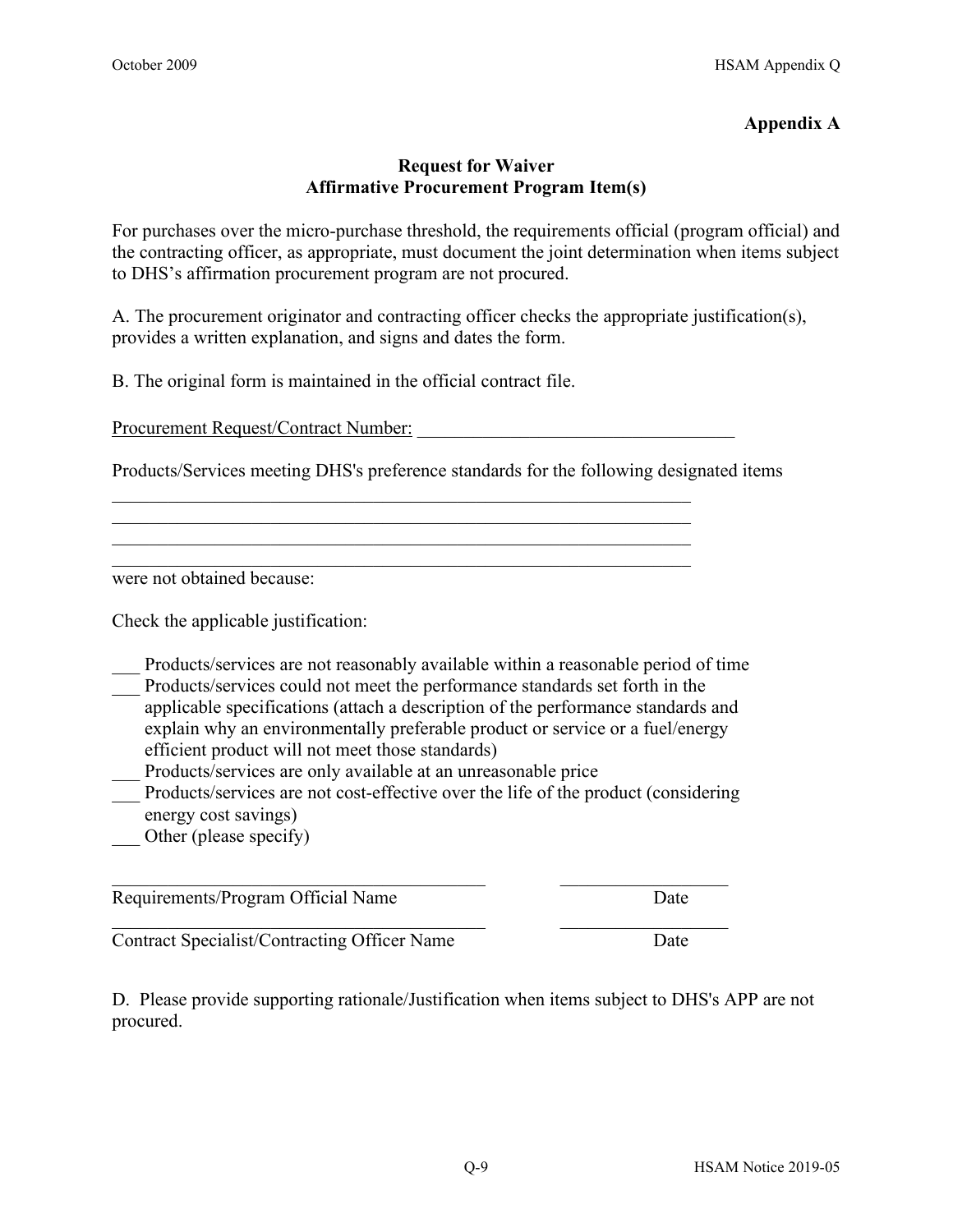#### **Appendix B**

#### **DHS FPDS-NG Sustainability Coding Guidelines**

#### **I. Overview**

Federal agencies are required to demonstrate compliance with statutory, regulatory, or Government policy or executive order requirements when procuring products and/or services. The entry of accurate information into FPDS-NG is critical to assess DHS's progress in meeting sustainable acquisition requirements. For Multiple Award Schedules, Government-wide Acquisition Contracts, Blanket Purchase Agreements, and Indefinite Delivery Indefinite Quantity Contracts, this information is to be provided at the task or delivery order level.

Currently, there are two (2) separate sustainable acquisition data fields within FPDS-NG that must be completed by contracting officers in order to capture information on sustainabilityrelated requirements language and clauses incorporated into contracts, task orders and delivery orders – these fields are "Use of EPA Designated Products" (FPDS-NG field 8K) and "Recovered Materials/Sustainability" (FPDS-NG field 8L). The following guidance will assist DHS in accurately reporting sustainability-related acquisition data, whether using a contract writing system or entering data directly into FPDS-NG manually.

| Product/Service Code:                                   | 9999           |                                               | ) Description: MISCELLANEOUS ITEMS                      |                                                   |                          |
|---------------------------------------------------------|----------------|-----------------------------------------------|---------------------------------------------------------|---------------------------------------------------|--------------------------|
| Principal NAICS Code:                                   | 334119         |                                               | *** Description: OTHER COMPUTER PERIPHERAL EQUIPMENT M. |                                                   |                          |
| <b>Bundled Contract:</b>                                | Select One     | $\overline{\phantom{a}}$                      |                                                         |                                                   |                          |
| <b>System Equipment Code:</b>                           |                | $\left  \ldots \right\rangle$<br>Description: |                                                         |                                                   |                          |
| <b>Country of Product or Service</b><br>Origin:         | <b>US</b><br>m | <b>UNITED STATES</b>                          |                                                         |                                                   |                          |
| <b>Place of Manufacture:</b>                            | Mfg.in U.S.    |                                               |                                                         |                                                   | $\overline{\mathcal{F}}$ |
| Recovered<br>Materials/Sustainability:                  | Select One     |                                               |                                                         | <b>OMB Policy on Sustainable</b><br>- Acquisition |                          |
| InfoTech Commercial Item<br>Category:                   | Select One     | $\overline{\mathbf{v}}$                       |                                                         |                                                   |                          |
| <b>Claimant Program Code:</b>                           |                | m<br>Description:                             |                                                         |                                                   |                          |
| Sea Transportation:                                     | Select One     |                                               |                                                         |                                                   |                          |
| <b>GFE/GFP Provided Under This</b><br>Action:           | г              |                                               |                                                         |                                                   |                          |
| <b>Use Of EPA Designated</b><br>Products:               | Select One     | ř                                             |                                                         |                                                   |                          |
| <b>Description Of Requirement:</b><br>(4000 characters) |                | Government Acquistions.                       | HP Color Laser jet - Rolla                              |                                                   |                          |

#### **II. FPDS-NG Data Field 8K: Use of EPA Designated Products**

EPA's Comprehensive Procurement Guidelines (CPG) designate products containing recovered materials (also known as recycled-content products). You can find the current list either by going to the EPA CPG website or the [Green Procurement Compilation.](https://sftool.gov/greenprocurement)

Federal law requires agencies to purchase these designated products containing recovered materials, unless one of the three statutory exceptions are met and documented in the contract file. The three exceptions are - performance, availability (time), and price, which must be documented in the contract file per FAR 23.405(b) and in FPDS-NG.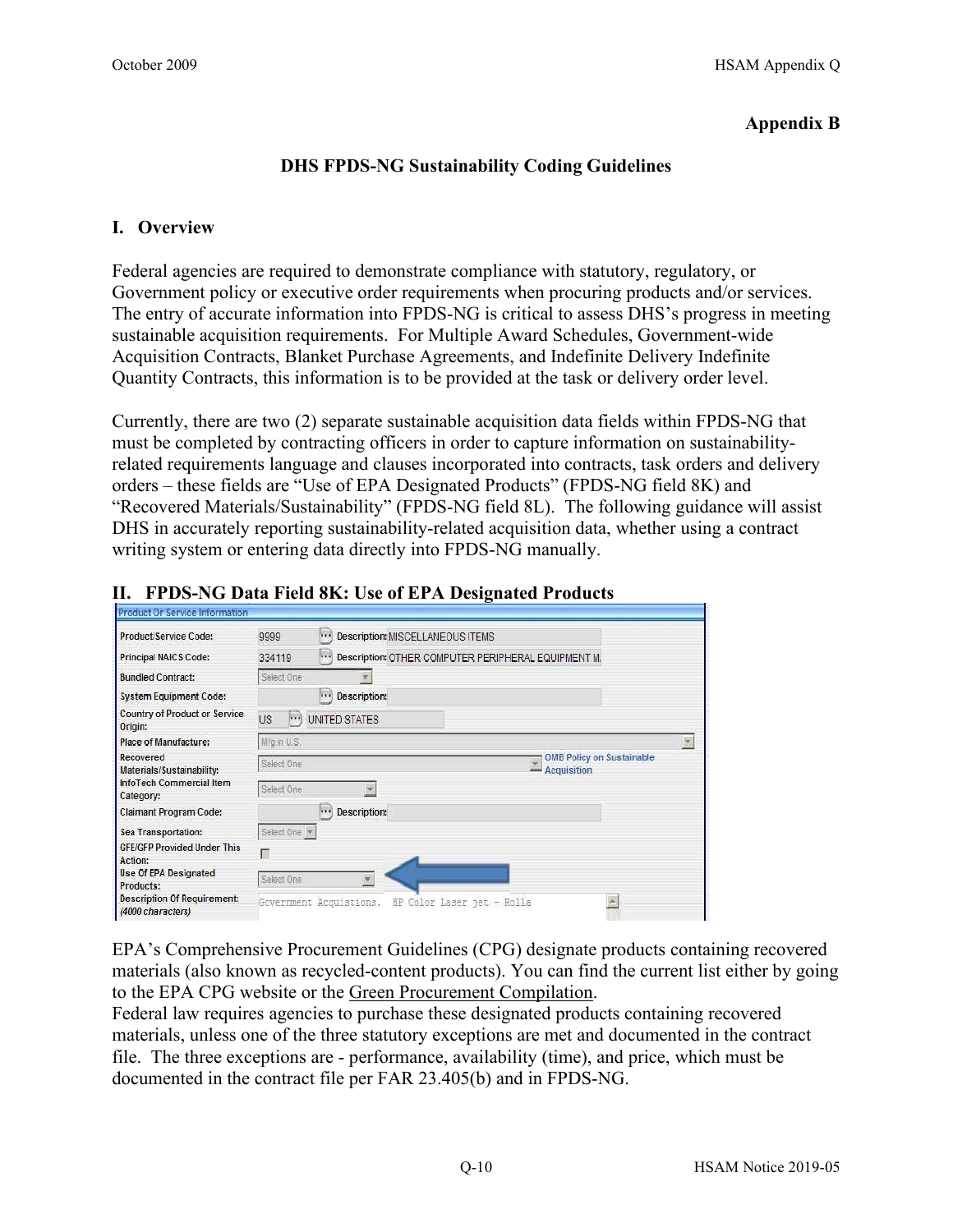To make your selection in FPDS-NG, you must first check the contract award documents to determine whether FAR clause 52.223-17 and/or other language requiring the delivery or use of recycled-content products meeting the minimum CPG content levels were required. Your selection from the "Use of EPA Designated Products" data field options must reflect the following criteria for selecting an appropriate choice:

| <b>FPDS-NG Drop</b>                       | TTDD TO DAM TRAVE ON OR OT ELIA DUSIGNATURI TURAUS<br>When to Use                                                                                                                                                                                                                       |
|-------------------------------------------|-----------------------------------------------------------------------------------------------------------------------------------------------------------------------------------------------------------------------------------------------------------------------------------------|
| <b>Down Selections</b>                    |                                                                                                                                                                                                                                                                                         |
| Code A - Meets<br>Requirements            | EPA-designated products were required to be purchased that contain the required<br>minimum recovered material content.                                                                                                                                                                  |
| Code B-<br>Justification -<br>Time        | EPA-designated products were required to be purchased without the required<br>minimum recovered material content and a justification was completed based on<br>inability to acquire the product(s) competitively within a reasonable time<br>(FAR 23.404(b)(1)(i)).                     |
| Code C -<br>Justification -<br>Price      | EPA-designated products were required to be purchased without the required<br>minimum recovered material content and a justification was completed based on<br>inability to acquire the product(s) at a reasonable price (FAR 23.404(b)(1)(iii)).                                       |
| Code D-<br>Justification -<br>Performance | EPA-designated products were required to be purchased without the required<br>minimum recovered material content and a justification was completed based on<br>inability to acquire the product(s) to reasonable performance standards in the<br>specifications (FAR 23.404(b)(1)(ii)). |
| Code E - Not<br>Required                  | No EPA-designated product(s) were required.                                                                                                                                                                                                                                             |

## **FPDS-NG Data Field 8K Use of EPA Designated Products**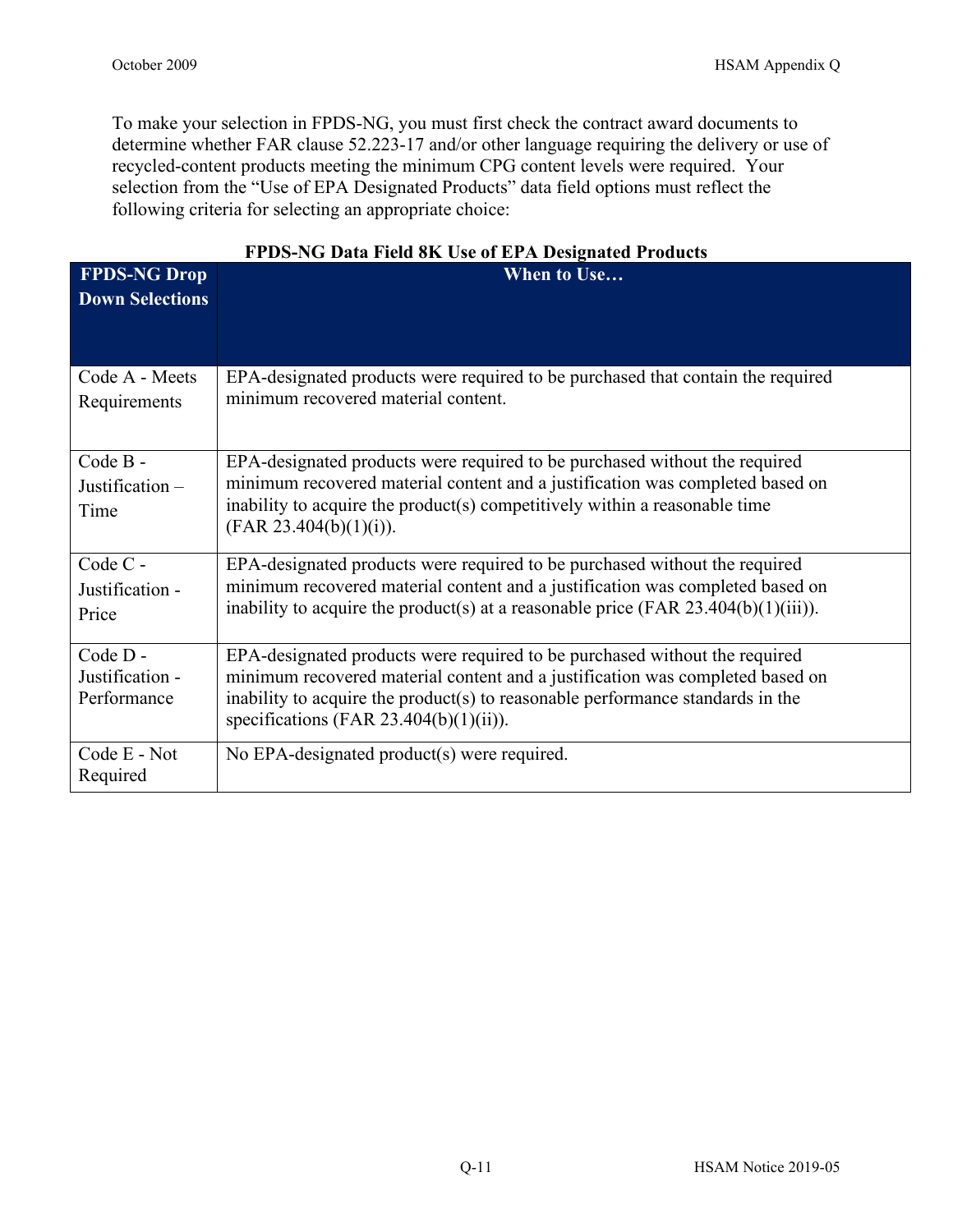| Product/Service Code:                                   | 9999           | $\cdots$<br>Description: MISCELLANEOUS ITEMS                    |                                                 |  |
|---------------------------------------------------------|----------------|-----------------------------------------------------------------|-------------------------------------------------|--|
| Principal NAICS Code:                                   | 334119         | $\cdots$<br>Description: OTHER COMPUTER PERIPHERAL EQUIPMENT M. |                                                 |  |
| <b>Bundled Contract:</b>                                | Select One     |                                                                 |                                                 |  |
| <b>System Equipment Code:</b>                           |                | <br>Description:                                                |                                                 |  |
| <b>Country of Product or Service</b><br>Origin:         | <b>US</b><br>h | UNITED STATES                                                   |                                                 |  |
| Place of Manufacture:                                   | Mfg in U.S.    |                                                                 |                                                 |  |
| Recovered<br>Materials/Sustainability:                  | Select One     |                                                                 | <b>OMB Policy on Sustainable</b><br>Acquisition |  |
| InfoTech Commercial Item<br>Category:                   | Select One     | $\mathbf{v}$                                                    |                                                 |  |
| Claimant Program Code:                                  |                | ν.<br>Description:                                              |                                                 |  |
| Sea Transportation:                                     | Select One     |                                                                 |                                                 |  |
| <b>GFE/GFP Provided Under This</b><br>Action:           | Г              |                                                                 |                                                 |  |
| <b>Use Of EPA Designated</b><br>Products:               | Select One     | ¥                                                               |                                                 |  |
| <b>Description Of Requirement:</b><br>(4000 characters) |                | Government Acquistions. HP Color Laser jet - Rolla              |                                                 |  |

#### **III. FPDS-NG Data Field 8L: Recovered Materials/Sustainability**

The Recovered Materials/Sustainability drop-down is used to record the use of the sustainable product categories below.

- Energy efficient products
- ENERGY STAR ® products
- Federal Energy Management Program (FEMP)-designated products
- Biobased products (USDA BioPreferred products)
- Environmentally preferable products
- Electronic Product Environmental Assessment Tool (EPEAT)-registered Products
- Water-efficient products (e.g., EPA WaterSense)
- Non-toxic/less toxic products
- EPA Significant New Alternatives Policy Program (SNAP)-listed products
- Other Environmentally Preferable

This data field records whether the contract action included a sustainable products requirement, indicated by the inclusion of a clause and/or contract language in the final award documents. Several combinations of these attributes and the recovered materials clauses are listed in this FPDS-NG field. Your selection from the "Recovered Materials/Sustainability" data field options must reflect the following criteria for selecting an appropriate choice: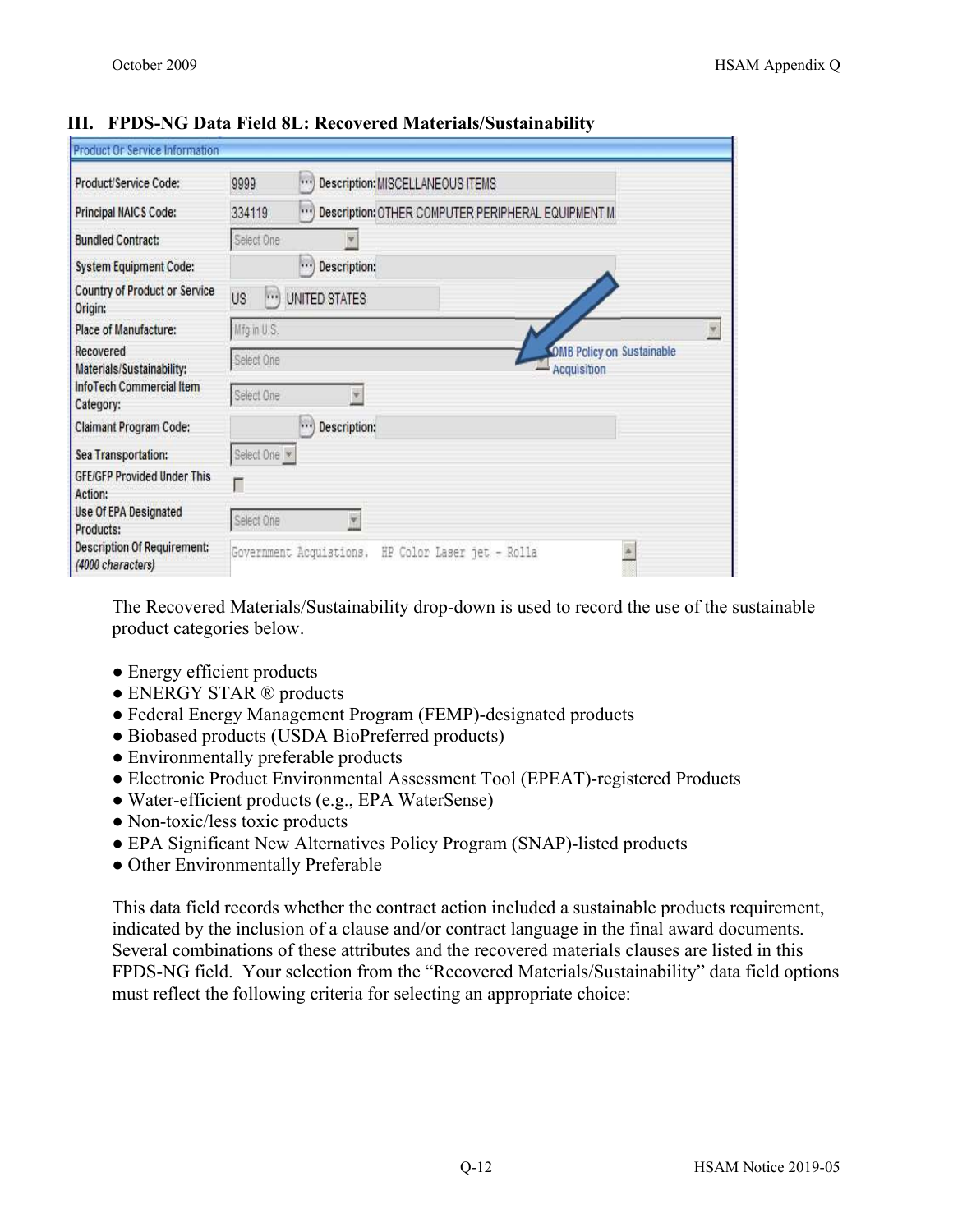| <b>FPDS-NG Drop</b>          | When to Use                                                                     |
|------------------------------|---------------------------------------------------------------------------------|
| <b>Down Selections</b>       |                                                                                 |
|                              |                                                                                 |
| Code A - FAR                 | The solicitation included the provision at FAR 52.223-4, Recovered Material     |
| 52.223-4 Included            | Certification.                                                                  |
| Code B - FAR                 | The solicitation included the provision at FAR 52.223-4, Recovered Material     |
| 52.223-4 &                   | Certification and the contract includes the clause at FAR 52.223-9, Estimate of |
| FAR 52.223-9                 | Percentage of Recovered Material Content for EPA-Designated Products.           |
| Included                     |                                                                                 |
| Code C - No Clauses          | Neither clause is included in the contract.                                     |
| Included and No              |                                                                                 |
| Sustainability               |                                                                                 |
| Included                     |                                                                                 |
| Code D - Energy<br>Efficient | <b>Energy Efficient</b>                                                         |
| Code E - Biobased            | <b>Biobased</b>                                                                 |
| Code F-                      | <b>Environmentally Preferable</b>                                               |
| Environmentally              | (https://obamawhitehouse.archives.gov/omb/procurement index green)              |
| Preferable                   |                                                                                 |
| Code G - FAR                 | FAR 52.223-4 & Energy Efficient                                                 |
| 52.223-4 $&$                 |                                                                                 |
| <b>Energy Efficient</b>      |                                                                                 |
| Code H - FAR                 | FAR 52.223-4 & Biobased                                                         |
| 52.223-4 &                   |                                                                                 |
| <b>Biobased</b>              |                                                                                 |
| Code I - FAR 52.223-         | FAR 52.223-4 & Environmentally Preferable                                       |
| 4 &<br>Environmentally       |                                                                                 |
| Preferable                   |                                                                                 |
| Code J - FAR 52.223-         | FAR 52.223-4 & Biobased & Energy Efficient                                      |
| 4 &                          |                                                                                 |
| Biobased & Energy            |                                                                                 |
| Efficient                    |                                                                                 |
| Code K - FAR                 | FAR 52.223-4 & Biobased & Environmentally Preferable                            |
| 52.223-4 $&$                 |                                                                                 |
| Biobased &                   |                                                                                 |
| Environmentally              |                                                                                 |
| Preferable                   |                                                                                 |

# **FPDS-NG Data Element 8L – Recovered Materials/Sustainability**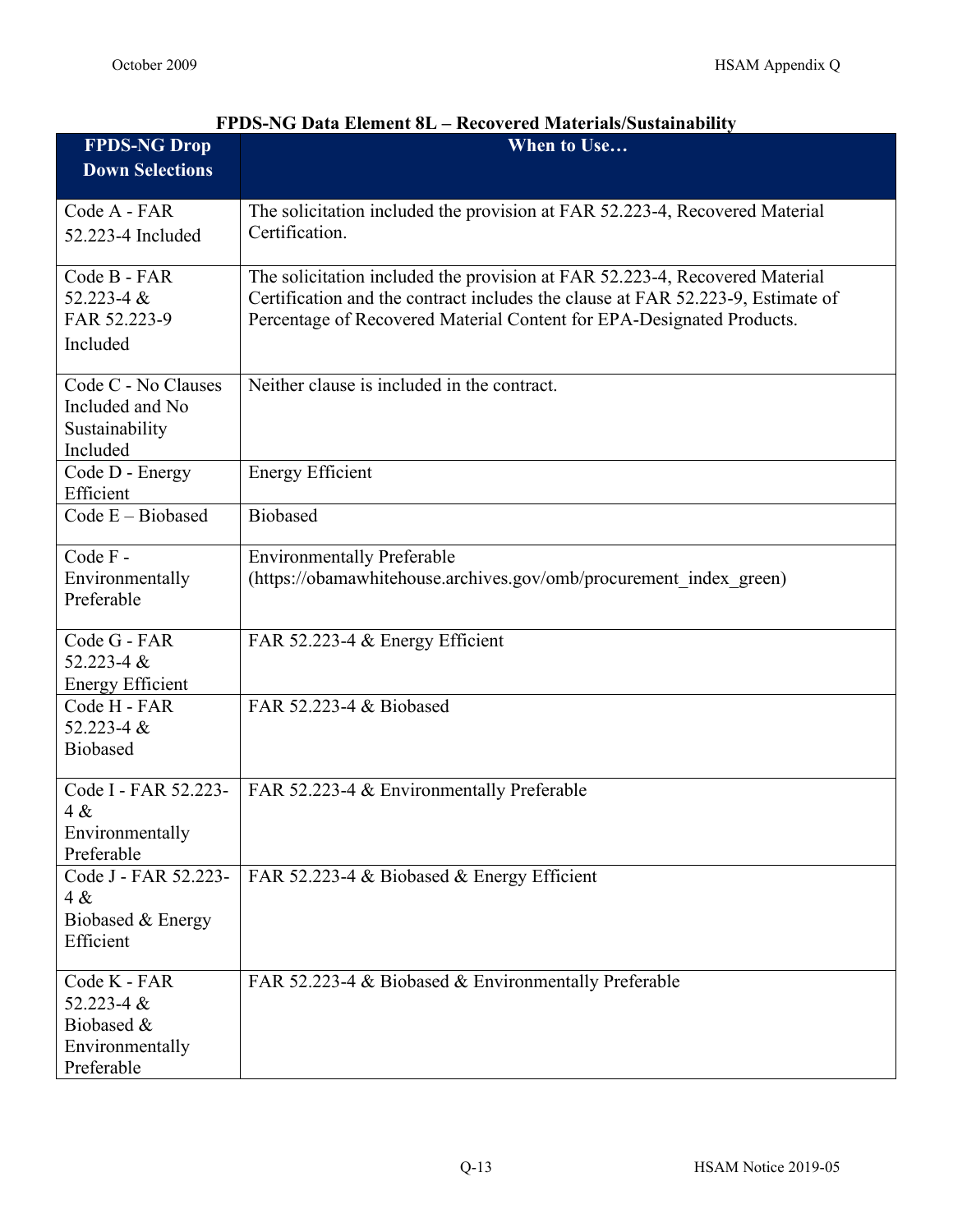| Code L - FAR      | FAR 52.223-4 & Biobased & Energy Efficient & Environmentally |
|-------------------|--------------------------------------------------------------|
| $52.223 - 4 &$    | Preferable                                                   |
| Biobased & Energy |                                                              |
| Efficient $\&$    |                                                              |
| Environmentally   |                                                              |
| Preferable        |                                                              |

<span id="page-13-0"></span>NOTE: When EPA Designated Product(s) is coded "Not Required" (E), then Recovered Materials/Sustainability must be "No Clauses Included and No Sustainability Included" (C), Energy Efficient (D), "Biobased" (E), or "Environmentally Preferable" (F)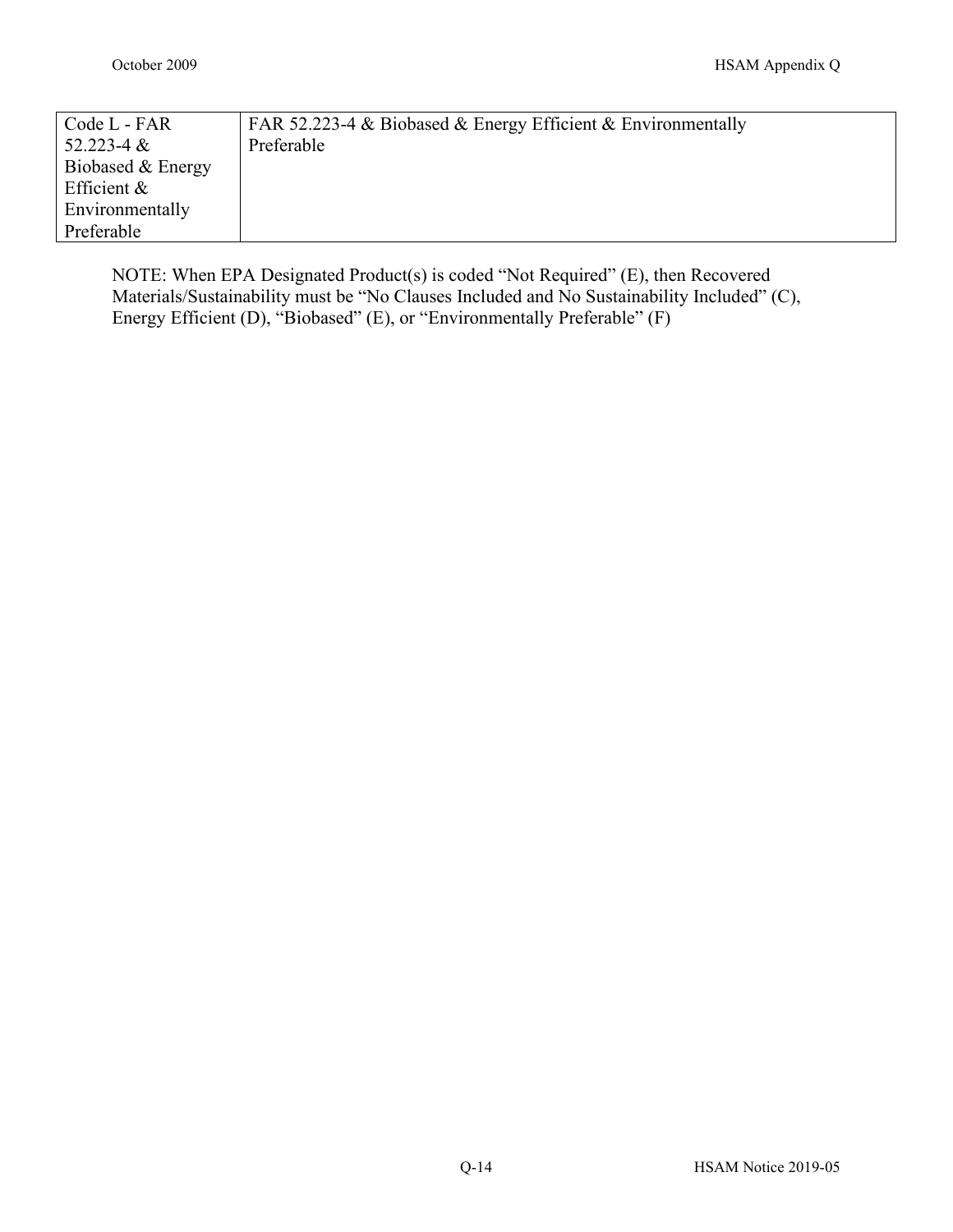## **Appendix C**

## **Definitions**

**Affirmative Procurement -** A term used to describe an organization's policy to purchase products made with recycled material. The term also encompasses a policy to purchase environmentally friendly products including those with reduced packaging. Governed by the Resource Conservation and Recovery Act (RCRA) Section 6002, there are requirements for the establishment of Affirmative Procurement Programs (APPs) by Federal agencies. An APP is an agency's strategy for maximizing its purchases of Environmental Protection Agency (EPA) designated items.

**Alternative Fuel Vehicle** – Alternative fuel vehicles (AFVs) are defined as any dedicated, flexible-fuel, or duel-fuel vehicle designed to operate on at least one alternative fuel as defined in Section 301 of the Energy Policy Act (EPAct) of 2005.

**Biobased Product** – A biobased product is a product determined by the U.S. Department of Agriculture to be a commercial or industrial product (other than food or feed) that is composed, in whole or in significant part, of biological products, including renewable domestic agricultural materials and forestry materials. Preference for procurement of biobased products is established under the authority of section 9002 of the FSRIA of 2002, and further amended by the Food Conservation and Energy Act of 2008 (2008 Farm Bill), the Agricultural Act of 2014 (2014 Farm Bill), and the Federal Acquisition Regulation (FAR) subpart 23.4.

**Biodegradable** – Biodegradable means the ability of a substance, material, or product ingredient to readily decompose by the action of microbes.

**Biopreferred** - Managed by the U.S. Department of Agriculture (USDA), the goal of the BioPreferred program is to increase the purchase and use of biobased products. The BioPreferred program was created by the 2002 Farm Bill and reauthorized and expanded as part of the Agricultural Act of 2014 (the 2014 Farm Bill). The increased development, purchase, and use of biobased products reduces our nation's reliance on petroleum, increases the use of renewable agricultural resources, and contributes to reducing adverse environmental and health impacts. The two major parts of the program are: 1) mandatory purchasing requirements for Federal agencies and their contractors; and 2) a voluntary labeling initiative for biobased products.

**Comprehensive Procurement Guidelines** - Regulations issued by EPA pursuant to Section 6002 of RCRA identifying items produced (or which can be produced) with recovered materials.

**Designated Item** - A product or category of products designated by EPA, made with recovered material, in the Comprehensive Procurement Guideline and whose procurement by Government agencies will help to create markets for materials recovered from solid waste.

**Energy-Efficient Product** – An energy-efficient product is a product that (i) Meets Department of Energy and Environmental Protection Agency criteria for use of the Energy Star trademark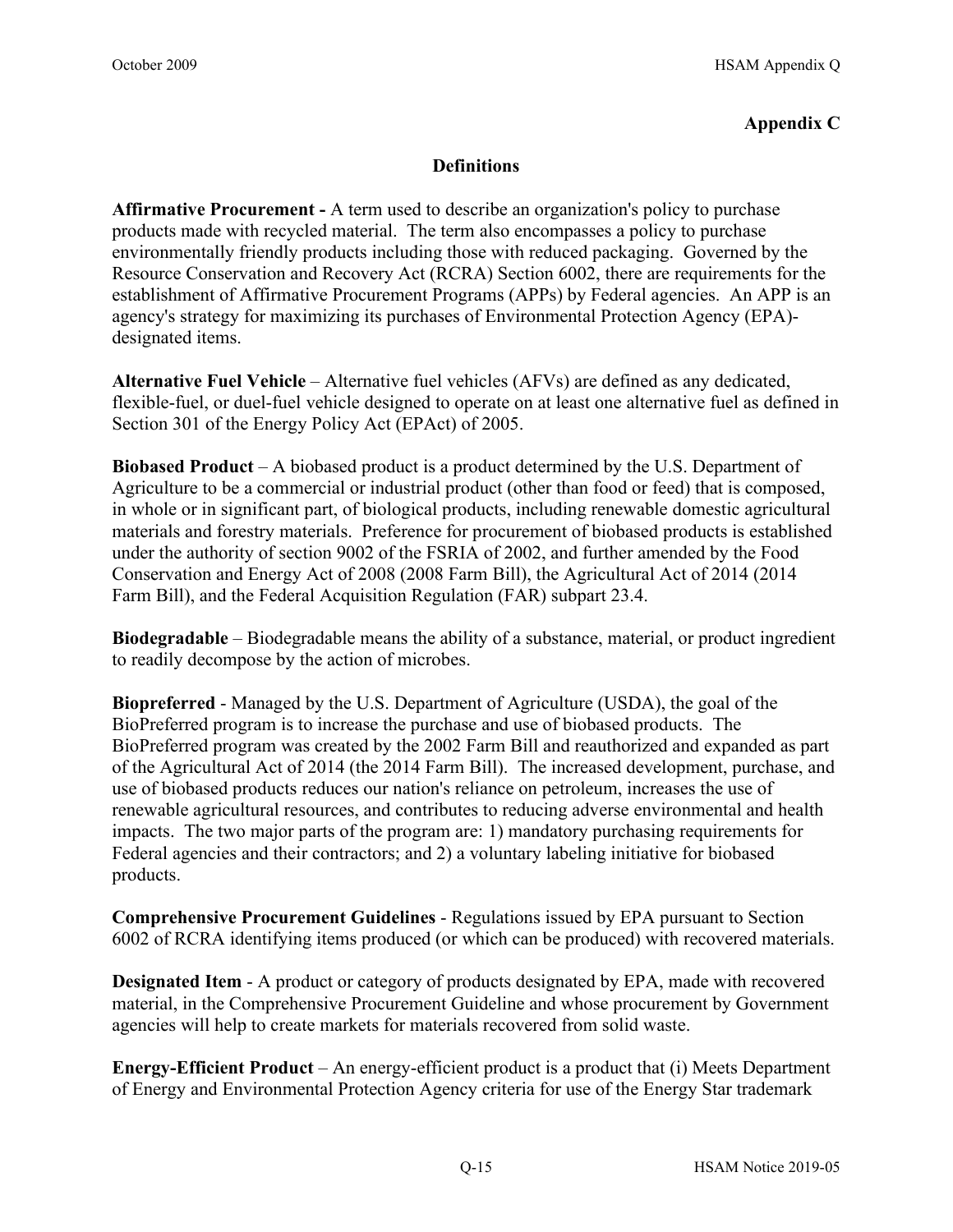label; or (ii) Is in the upper 25 percent of efficiency for all similar products as designated by the Department of Energy's Federal Energy Management Program.

**Energy-Savings Performance Contract** – An energy-savings performance contract (ESPC) is a contract that requires the contractor to: (1) Perform services for the design, acquisition, financing, installation, testing, operation, and where appropriate, maintenance and repair, of an identified energy conservation measure or series of measures at one or more locations; (2) Incur the costs of implementing the energy savings measures, including at least the cost (if any) incurred in making energy audits, acquiring and installing equipment, and training personnel in exchange for a predetermined share of the value of the energy savings directly resulting from implementation of such measures during the term of the contract; and (3) Guarantee future energy and cost savings to the Government.

**ENERGY STAR®** –A program jointly sponsored by the Environmental Protection Agency and the Department of Energy that allows manufacturers of products with superior energy efficiency that meets or exceeds specified criteria to use the ENERGY STAR® logo on their products to assist consumers in selecting energy efficient products. Examples of Energy Star® products include computers, copiers, clothes washers, dishwashers, light fixtures, and compact fluorescent light bulbs.

**Environmentally Preferable** - Environmentally preferable products and services are those that have a lesser or reduced effect on human health and the environment when compared with competing products or services that serve the same purpose. This comparison may consider raw materials acquisition, production, manufacturing, packaging, distribution, reuse, operation, maintenance, or product or service disposal. Examples of environmentally preferable products include a printer that is Energy Star® compliant, prints on recycled paper and also has a twosided copying capability, paint with no or low volatile organic compounds, and 100 percent postconsumer paper that is not chemically de-inked and is process chlorine free.

**EPA-designated Item** – An EPA-designated item means a product or category of products containing recovered materials that has been designated by the EPA in the Comprehensive Procurement Guidelines.

**EPEAT®** – The Electronic Product Environmental Assessment Tool (EPEAT**®**) helps purchasers evaluate, compare and select electronic products based on their environmental attributes. EPEAT**®** enables manufacturers to obtain market recognition through achievement of specific performance criteria in electronic product design and sales.

**Estimation** - Quantitative determination made by vendors of the total percentage of recovered material contained in offered products.

**Federal Energy Management Program (FEMP)-Designated Products** – FEMP-designated energy-efficient products are designated by the Federal Energy Management Program of the Department of Energy. These products are among the highest 25 percent of equivalent products for energy efficiency. For each product, FEMP identifies the efficiency levels needed to meet the requirements for procurement of energy-efficient products. Examples of FEMP-designated products include electric and gas water heaters, ice machines, boilers and chillers.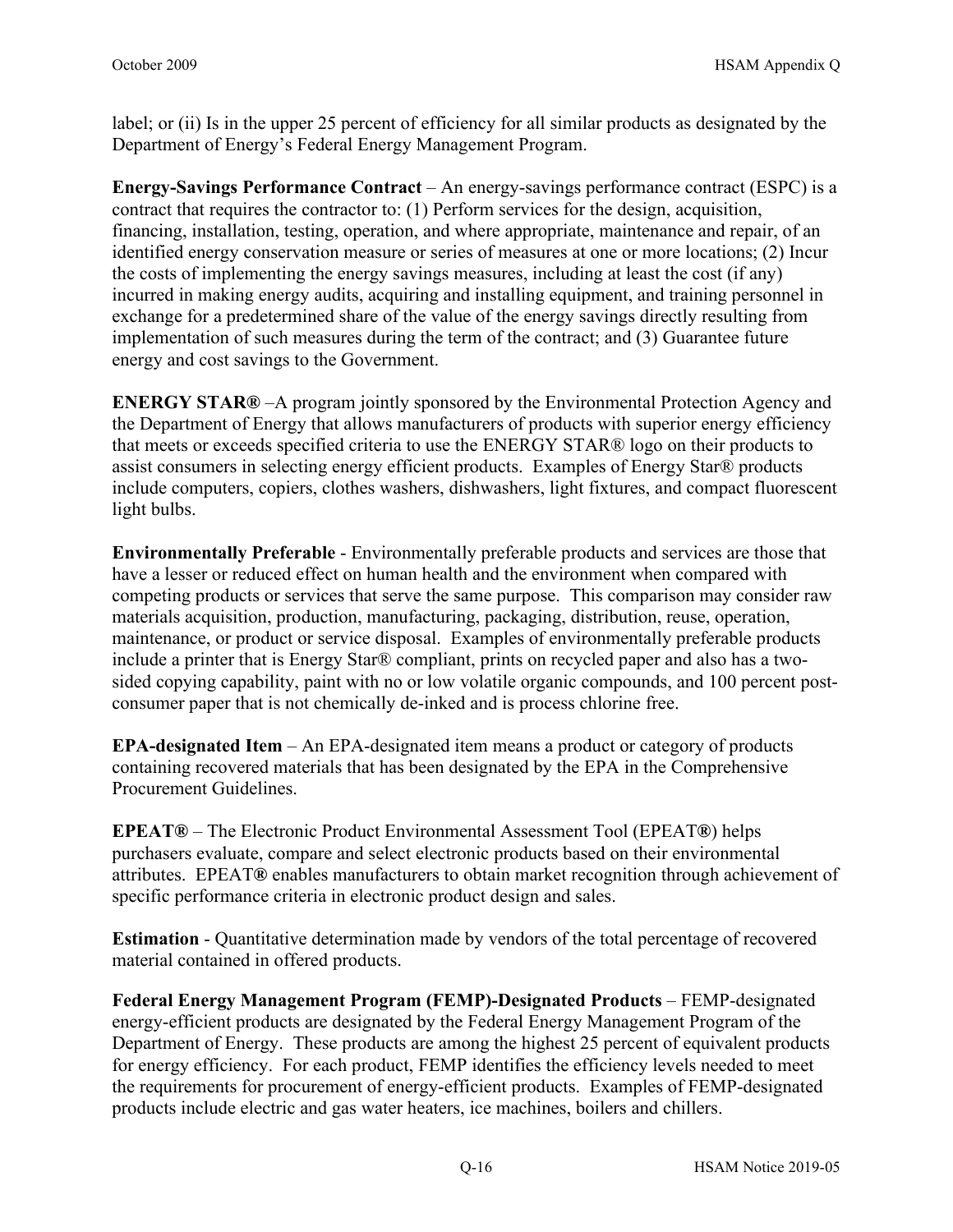**Green Building Practices** – Green Building Practices means the incorporation of environmental, health, and waste prevention criteria in building design, site-planning and preparation, materials acquisition, construction or remodeling, deconstruction, and waste disposal.

**Greenhouse Gases (GHG)** – Greenhouse gases means carbon dioxide, methane, nitrous oxide, hydrofluorocarbons, perfluorocarbons, nitrogen trifluoride, and sulfur hexafluoride.

**Life-Cycle Cost** - The comprehensive examination of a product's environmental and economic effects throughout its lifetime including new material extraction, transportation, manufacturing, use, and disposal.

**Life-Cycle Cost Assessment** - The amortized annual cost of a product, including costs associated with capital, installation, operations, maintenance, and disposal, discounted over the lifetime of the product.

**Low Standby Power** - Standby power is the level of power consumption that occurs when a device is in the lowest power-consuming mode—typically when the product is switched off or not performing its primary purpose. Federal agencies are [required](https://www4.eere.energy.gov/femp/requirements/laws_and_requirements/federal_purchasing_requirement) to purchase energyconsuming products with a standby power level of 1 watt or less when compliant models are available on the market. If a product with a standby power level of 1 watt or less is not currently available, a product with the lowest possible standby power level in the product category should be purchased.

**Post Consumer Materia**l - A material or finished product that has served its intended use and has been discarded for disposal or recovery, having completed its life as a consumer item. "Postconsumer material" is a part of the broader category of "recovered material".

**Preference** - When two products or services are equal in performance characteristics and price, the Government, in making purchasing decisions, will favor the more environmentally-sound or energy-efficient product.

**Recovered Material** - Waste materials and by-products recovered or diverted from solid waste, excluding those materials and by-products generated from, and commonly reused within, an original manufacturing process.

**Significant New Alternative Policy (SNAP)** – SNAP is a program under Section 612 of the Clean Air Act to ensure that alternatives to ozone-depleting substances present lower overall risk to human health and the environment than the substances they replace. Under SNAP, EPA identifies lists of acceptable and unacceptable substitutes for ozone-depleting substances used in industrial sectors that include air conditioning and refrigeration; fire suppression; cleaning solvents; foam blowing agents; aerosols; adhesives, coatings and inks; sterilants; and tobacco expansion.